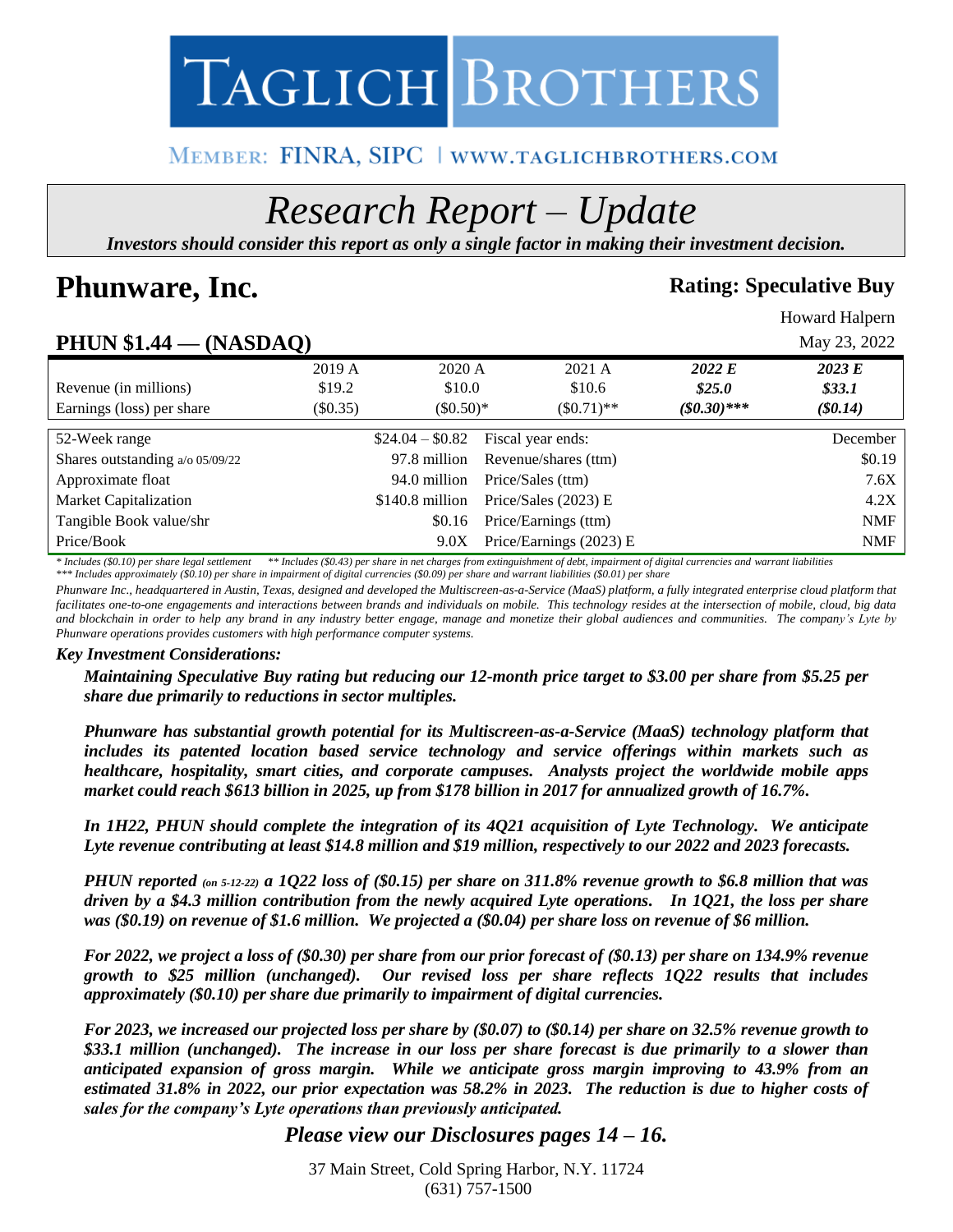# *Appreciation Potential*

**Maintaining Speculative Buy rating but reducing our 12-month price target to \$3.00 per share from \$5.25 per share due primarily to reductions in sector multiples.** Our price target should be supported by the company's October 2021 acquisition of Lyte Technology, Inc., which we anticipate should contribute revenue of \$14.8 million and \$19 million, respectively in 2022 and 2023. We also anticipate a growing customer base of higher margin recurring platform (that includes the company's MaaS technology, application transaction, and blockchain technology offerings) revenue through 2023.

Our rating reflects the company's MaaS technology offerings gaining enterprise customer acceptance. Entering 2Q22, the company's backlog stood at \$7.1 million. We anticipate sales and backlog growth should accelerate due to the engagement of new indirect sales and channel partners that include its anchor distribution partner (Carrier Global Corporation), along with other distribution partners announced in 3Q21 (HID Global and Cox Communications' business division). In 2022, the company will continue to launch its blockchain ecosystem (with gross margin that should exceed 90%) that should complement and supplement the company's core offerings in its MaaS, application transaction, and Lyte operations.

**Our 12-month price target of \$3.00 per share implies shares could more than double over the next twelve months.** According to finviz (a/o 5/20/22), the average trailing twelve-month price-to-sales multiple with equivalent market capitalizations for companies in the Software – Application/Infrastructure and Information Technology Services sectors is 11.4X (prior was 23.1X). PHUN's trailing twelve-month price-to-sales multiple is 7.6X (prior was 20X). We anticipate investors are likely to accord PHUN a multiple approaching that of the sector. We applied a price-to-sales multiple of 10X (prior was 19X) to our 2023 sales per share forecast of \$0.34 (unchanged) to obtain a year-ahead price target of approximately \$3.00 per share.

A higher valuation of Phunware is likely to be supported by revenue growth that began in 3Q21, a narrowing of operating losses, reduced cash burn, an increase in its recurring revenue customer-base, as well as growth of the operations of Lyte. In 2023, we forecast PHUN's operating losses narrowing to \$12.8 million from an estimated loss of \$19.3 million in 2022. The operating loss was \$16.8 million in 2021. PHUN's cash burn of an estimated \$15.3 million in 2022 should narrow to an estimated loss of \$8.2 million in 2023. Cash burn was \$13.5 million in 2021.

#### *Overview*

Phunware Inc., headquartered in Austin, Texas, is a provider of the Multiscreen-as-a-Service (MaaS) platform, which is a fully integrated enterprise cloud platform for mobile infrastructures in order to provide companies the products, solutions, data, and services needed to build, manage, and monetize their mobile application portfolios at scale. PHUN's technology includes its patented location based service technology that provides real-time unique features that include indoor and offshore tracking (as well as outdoor and onshore tracking) on the ground, in large buildings, and in the air. The offering meets the needs of the hearing and visually impaired and people that are in wheelchairs.

The company's mission is to deploy technology at the intersection of mobile, cloud, big data, and blockchain in order to help any brand in any industry improve the engagement, management and monetization of their global audiences and communities. PHUN's long-term vision is to create a Phunware ID for every person that has a device touching a computer network through their favorite brands, venues, and applications that interface or intersect with PHUN's MaaS software solutions or application transaction infrastructure.

In October 2021, PHUN completed the acquisition of Lyte Technology, Inc. which provides customers with high performance computer systems. The company should complete the integration of this new Lyte by Phunware segment.

#### *Technology Platform*

PHUN's technologies have evolved into its Multiscreen-as-a-Service (MaaS) cloud-based technology platform and service offerings, which are designed for the licensing and creation of category-defining mobile experiences for brands and their application users worldwide at scale. Phunware is transitioning its technology and service offering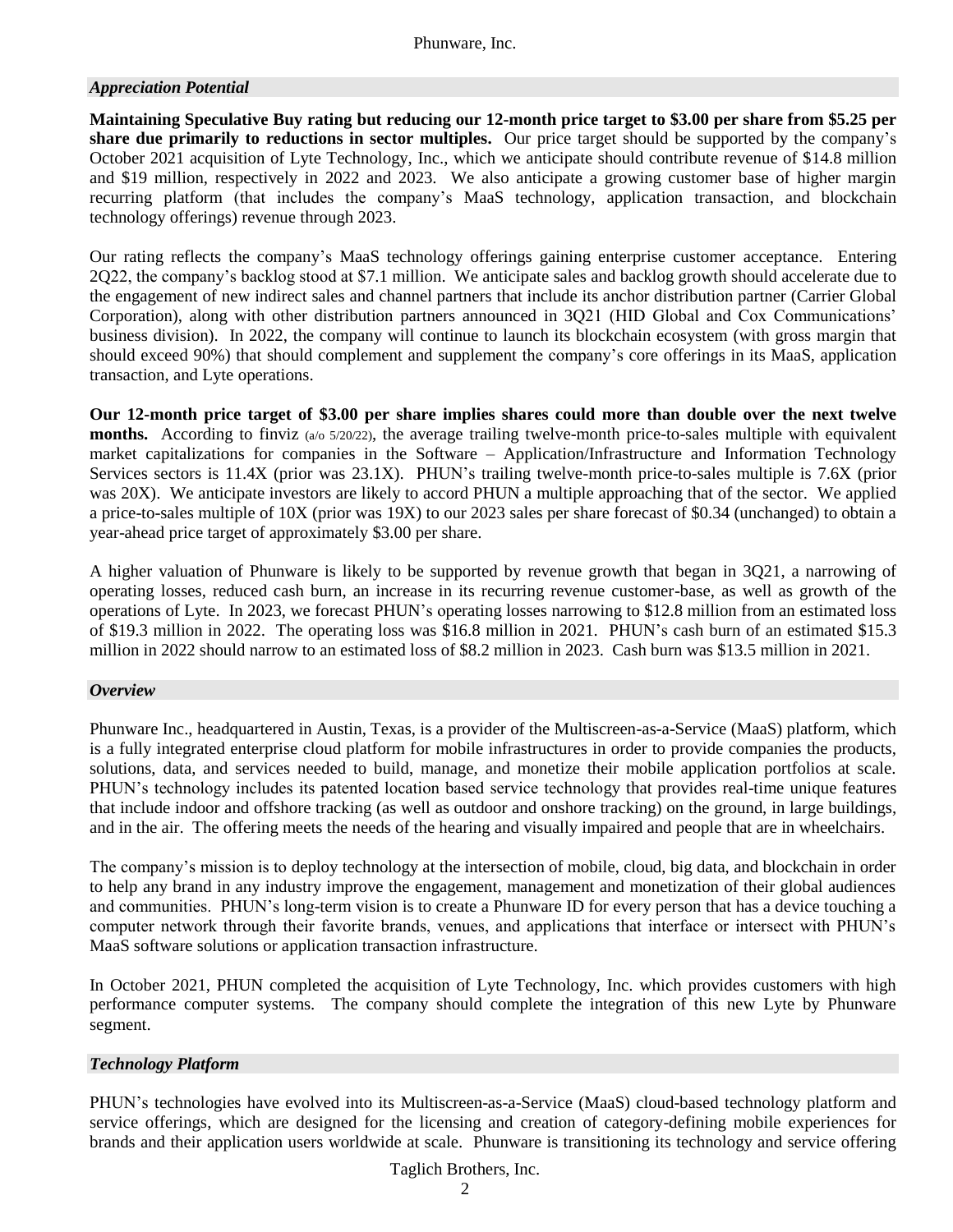to generate a stream of recurring revenue through the licensing of its technology platforms and service offerings. The higher margin recurring revenue subscription model is offered to customers typically on one, three, or five year contracts. The company's MaaS offering is designed to enhance the end-user experience.

#### Software Development Kits (SDKs)

SDKs are a collection of software development tools in one installable package and ease the creation of applications. Phunware offers SDKs for organizations developing their own applications via customized development services and prepackaged solutions. The company's MaaS platform is built on technological components that include SDKs, application programming interfaces, scripts, portals, integrations, interfaces and other software tools, solutions and services in order to address and provide application use and engagement analytics.

#### Mobile Application Framework and Data

PHUN's mobile application framework and data products offer real-time mobile audience targeting, reach, engagement, and monetization for insights and interactions globally at scale, as well as pre-integration of all the company's software technology modules for use within mobile application portfolios, solutions, and services. A long-term goal of Phunware is to empower and enable consumers or end users of mobile applications to own, control and be rewarded for the use of their personal data and information. That long-term goal took its first step in 2Q21 with the announcement in May 2021 that the company launched its PhunToken purchase portal that began selling PhunToken to consumers, developers and brands.

#### Location-based Services

A critical element for the company's future deployments and customer growth is its location-based services technology and service offerings. This module includes mapping, navigation, wayfinding, workflow, asset management and policy enforcement. A key differentiator of Phunware's location-based services is the ability to track (a mobile device) indoors and offshore within a hospital, buildings, stadiums/arenas, cruise ships, and airplane. The company's real-time blue-dot position uses Bluetooth Low Energy beacons, or Wi-Fi, GPS and/or Li-Fi (wireless communication utilizing light to transmit data and position between devices). Its location-based services comply with the Americans with Disability Act (i.e., for the wheelchair bound and visually impaired).

The company anticipates being able to leverage its location-based service module within its MaaS technology platform to provide smart campuses for corporations and higher educational customers since this technology has the capability to potentially improve internal workflows and increase operational efficiency. It can make such improvements by taking advantage of location awareness to track employees, equipment and assets, as well as trigger customer workflows based on proximity alerts and gather valuable data on traffic patterns and more.

#### Lyte by Phunware

In October 2021, the company acquired privately-held Lyte Technology, Inc., which provides its customers with high performance computer systems. Lyte, founded in 2018, is a profitable, system integrator that specializes in marketing and distributing custom, high-end computer systems (off-the-shelf) with advanced graphic processing units for gaming, streaming and cryptocurrency mining. Its customer base are gamers, developers, content creators and crypto enthusiasts who should support the adoption, scale and infrastructure required for Phunware to deploy its decentralized data economy powered by PhunCoin and PhunToken.

#### Blockchain Ecosystem

In 2019, the company launched PhunToken that acts as a medium of exchange within its blockchain technology enabled rewards marketplace and data exchange. In May 2021, PHUN began selling PhunToken through its Phun Token International subsidiary. Sales are recorded with the company's platform revenue generating segment.

#### *Growth Strategy*

The company's growth strategy is built upon its core vision to transform the digital human experience worldwide by leveraging personal, corporate, and government data to better inform, facilitate and improve interactions and engagements between brands and individuals in the real and virtual worlds.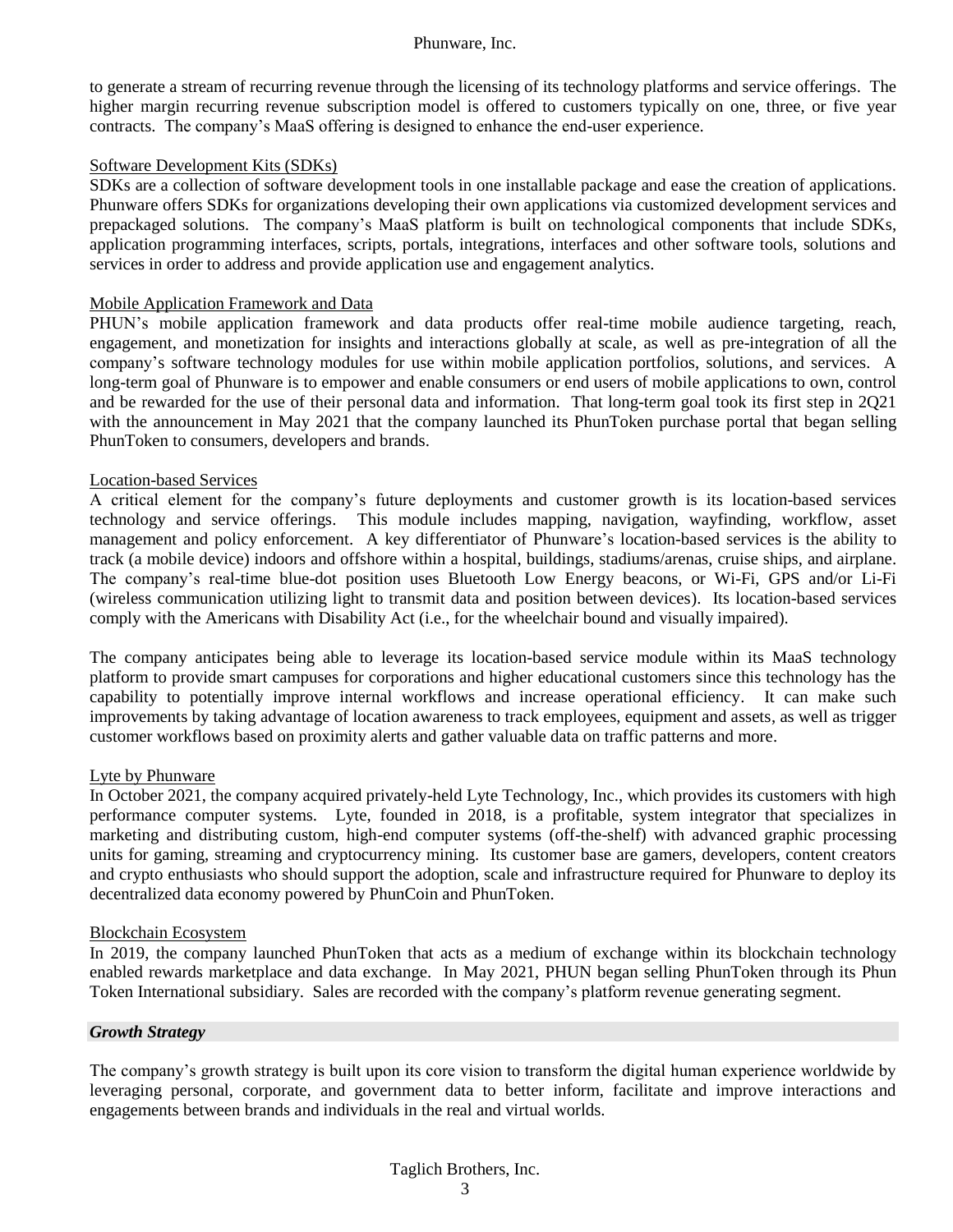# Customer Base

The company aims to grow its customer base through an expansion of its go-to-market strategy with indirect sales and channel partners and partnerships, including its anchor distribution partner (Carrier Global Corporation), along with other distribution partners announced in 3Q21 (HID Global and Cox Communications' business division). It is anticipated that PHUN's MaaS technology offerings will be sold by those distribution partners to their already established customer bases. By expanding its number of partnerships and achievements, the company should be able to have its MaaS technology platform service offering marketed to a broad base of potential new customers. The company's partners should be able to use and leverage the mobile expertise Phunware's support professionals have developed over the last ten years.

### Lyte

In 1Q22, the company had two strategic supplier relationships that should mitigate supply chain constraints for Lyte compared to many of its competitors. These relationships should support the increased demand the company is experiencing at the start of 2022 in the US and globally for Lyte's offering. The increased demand is being driven by newly initiated spending on social media marketing initiatives. The ability to meet the increased demand and to manage future costs was enabled by obtaining a new commercial lease on a warehouse in Texas (in 1Q22) that will double the size of Lyte's old warehouse in Illinois. The new warehouse should begin to positively impact Lyte's operations by 4Q22.

The Lyte operations enables Phunware to enter the high performance personal computer market, which is estimated to grow annually by 20.4% through 2024. In 2020, the market generated revenue of approximately \$32 billion.

# Healthcare

We anticipate the mobile and virtual healthcare market is likely to be a key growth vertical for the company. In 3Q21, the company announced it delivered the digital front door on mobile for that Virginia Hospital Center that covers more than 850,000 square-feet of indoor medical space. In 4Q21, PHUN announced its mobile digital front door solution for healthcare is available on the Epic App Orchard marketplace. EPIC controls one-third of the electronic health record market.

#### Technology

The company's technology portfolio and associated applications supports its growth initiatives. Phunware has a portfolio of intellectual property that includes 18 US issued patents and 4 non-provisional patent applications. In March 2022, the USPTO issued a Notice of Allowance for the Company's patent application entitled Monitoring Outdoor and Indoor Regions with Mobile Devices. The new patent allowance should support, expand, and protect its core patent portfolio underlying its Multiscreen-as-a-Service (MaaS) platform. The company's fully integrated services platform enables brands to engage, manage and monetize users on mobile.

#### *Projections*

# *Basis of Forecast*

We anticipate PHUN's 2022 and 2023 revenue growth should be driven primarily by the October 2021 acquisition of Lyte and higher margin recurring platform revenue from new MaaS technology customer and sales of the company's PhunToken for its blockchain technology offering, as well as contribution from application transaction customers in 2H22.

In 2022 and 2023, we anticipate Lyte should contribution revenue of at \$14.8 million and \$19 million, respectively, from customer growth for its high performance computer systems through implementation of a sales and marketing effort. Prior to being acquired by PHUN, Lyte's sales were primarily through word-of-mouth.

#### *Operations – 2022*

We project revenue increasing 134.9% to \$25 million (unchanged) due primarily to the October 2021 acquisition of Lyte, the company's recurring revenue customers for its MaaS technology platform, and service offerings expanding within the healthcare, hospitality, smart cities, and corporate campus sectors, renewed growth within the application transaction operations.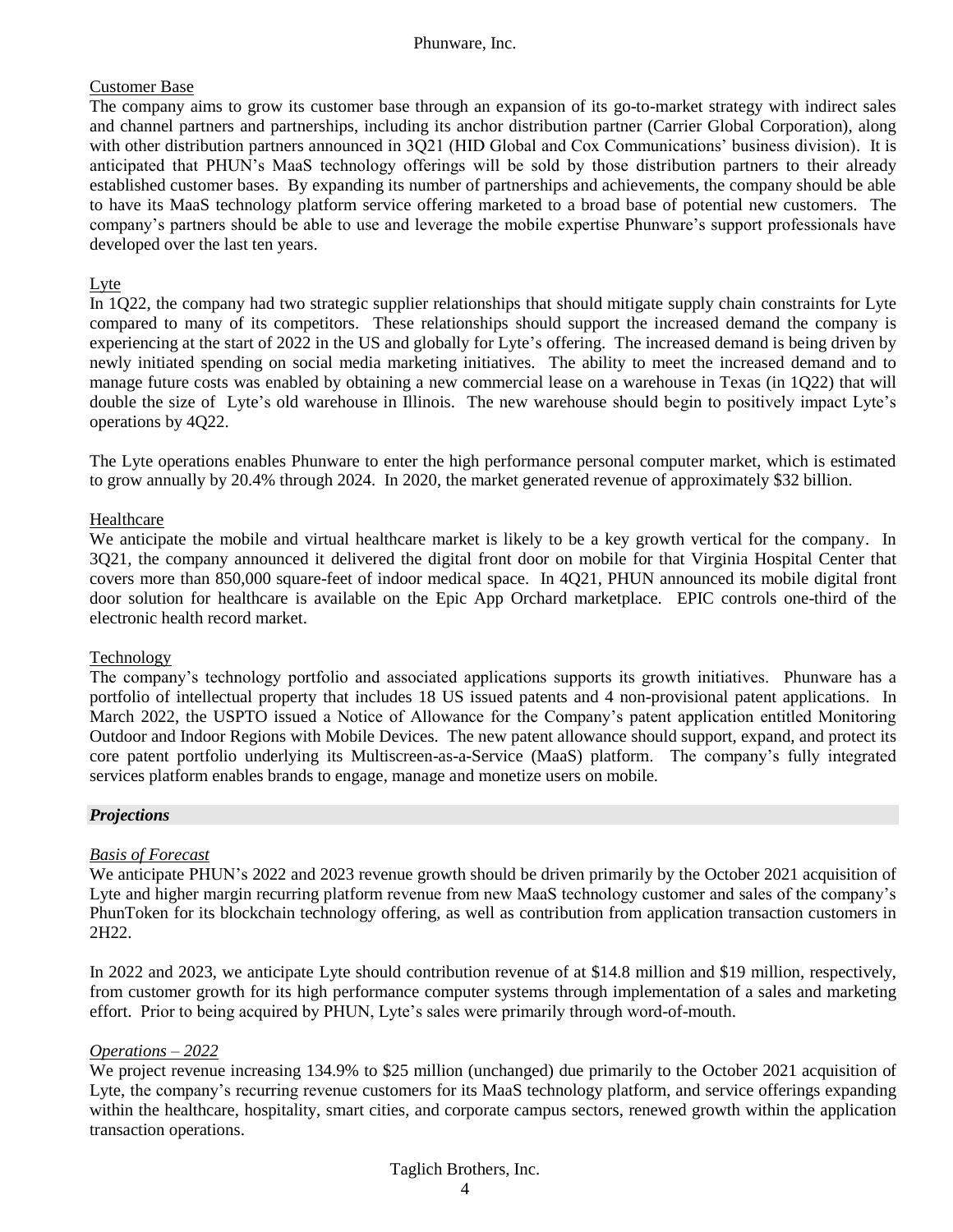Gross profit should more than double to \$7.9 million from \$3.6 million in 2021 due to revenue growth, partly offset by gross margin contraction to 31.8% compared to 33.9% in 2021. Gross margin contraction reflects a full year of lower margin Lyte operations that should provide gross margin of 11.6%. We do anticipate Lyte's gross margin will improve sequentially over the final three quarters from 8.1% reported in 1Q22.

We project an operating loss of \$19.3 million compared to a loss of \$16.8 million in 2021. The increase is due primarily to gross margin contraction, partly offset by revenue growth and operating margin expense decreasing to 109.2% from 192.2% in 2021.

We anticipate operating expenses increasing 33.4% to \$27.3 million from \$20.5 million last year. We project a 30.2% increase in G&A expense to \$17.3 million to support customer growth of the company's MaaS technology, application transaction, blockchain offering, and Lyte operations. Sales and marketing expense should nearly double to \$6 million to support marketing initiatives to increase the company's customer base. We anticipate R&D expenses decreasing to \$4 million from \$4.2 million in 2021.

We project interest expense of \$801,000 as the company will not pay off its short-term debt (note to acquire Lyte) until October 2022. We anticipate a \$9.4 million impairment of digital currencies and a \$213,000 expense from change in fair value of warrant liabilities, both were reported by the company in 1Q22. In 2021, interest expense was \$4.5 million, along with a \$5.1 million loss on extinguishment of debt (includes gain from CARES Act loan forgiveness), an \$18.1 million charge from fair value adjustment for warrant liabilities, and a \$9.4 million impairment charge of digital currencies.

We project a net loss of \$29.7 million or (\$0.30) per share on average shares outstanding of 97.6 million. We previously projected a net loss of \$12.3 million or (\$0.13) per share on average shares outstanding of 97 million.

#### *Finances – 2022*

We project cash burn of \$15.3 million and a decrease in working capital of \$416,000. Cash used in operations of \$14.9 million and final payments on debt to acquire Lyte should result in cash decreasing by \$20.6 million to \$2.6 million at December 31, 2022.

#### *Operations – 2023*

We project revenue increasing 32.5% to \$33.1 million (unchanged) due primarily a growing customer base for the company's computer hardware products from its Lyte operations and recurring revenue platform segment offerings. Gross profit should increase 83% to \$14.5 million from an estimated \$7.9 million due to revenue growth, gross margin improving to 43.9% compared to an estimated 31.8% in 2022. Gross margin improvement should be due to sustained recurring revenue growth, as well as the company's Lyte operations achieving gross margin of 21.2% from an estimated 11.6% in 2022. The gross margin improvement in Lyte's operations should stem a full year of consolidated production at its new warehouse in Texas.

We project the operating loss narrowing to \$12.8 million compared to an estimated loss of \$19.3 million in 2022 due primarily to revenue growth, gross margin expansion and operating margin expense decreasing to 82.4% from an estimated 109.2% in 2022. We anticipate operating expenses flat at \$27.3 million, as the increases in sales and marketing and G&A expenses to support revenue growth is offset by an \$820,000 decrease in R&D expense to \$3.2 million.

We project interest expense flat at \$800,000 as we anticipate the company is likely to issue debt at the beginning of 2023, after the company repaid its promissory note to acquire Lyte in October 2022. We are not recording any change in warrant liabilities or impairment of digital currencies compared to \$9.4 million impairment of digital currencies and a \$213,000 expense from change in fair value of warrant liabilities in 2022.

We project a net loss of \$13.6 million or (\$0.14) per share. We previously projected a net loss of nearly \$6.4 million or (\$0.07) per share.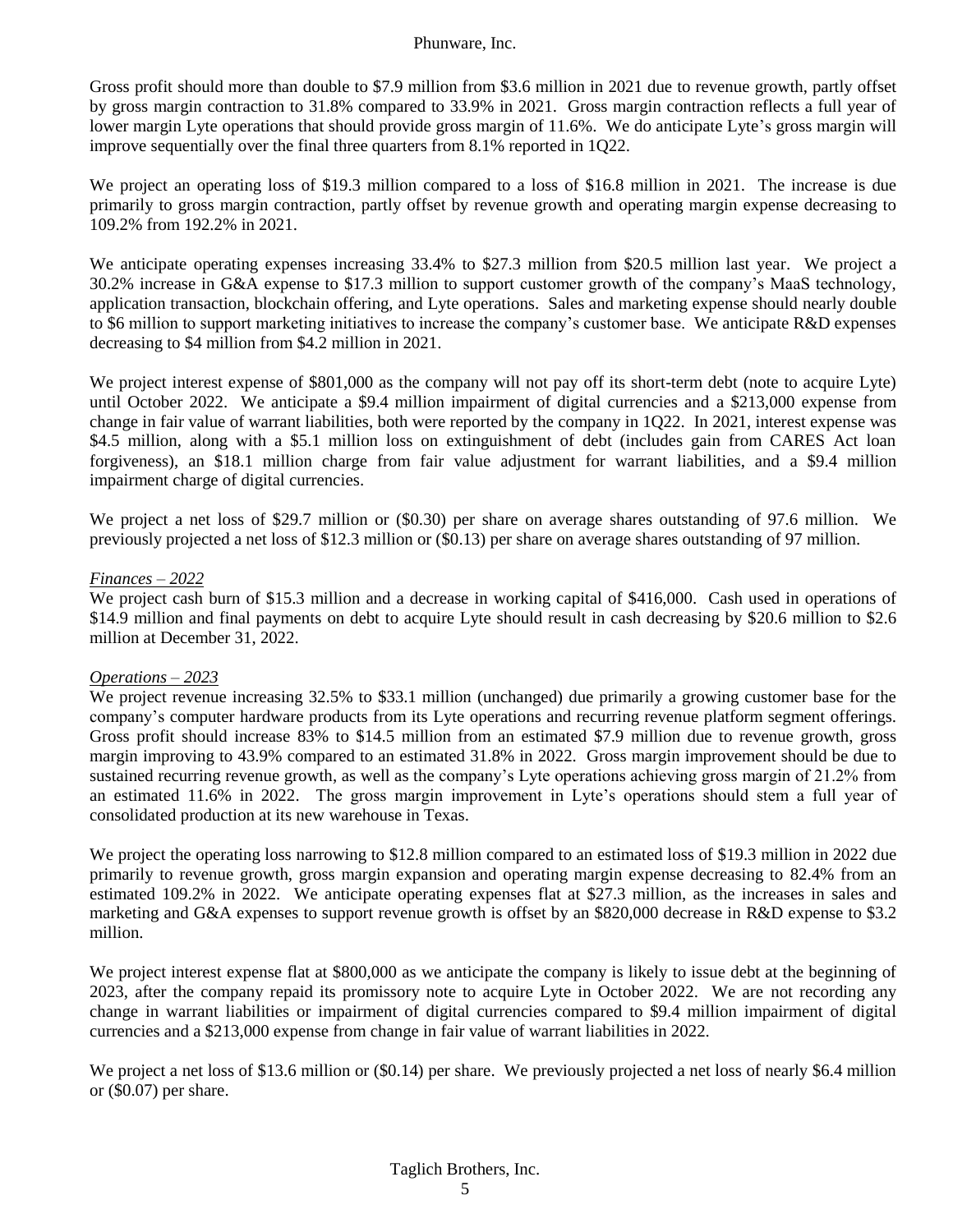# *Finances – 2023*

We project cash burn of \$8.2 million and a decrease in working capital of \$1.6 million. We anticipate the company's issuance of \$5 million of debt that will not cover cash used in operations of \$6.5 million and capital expenditures of \$100,000. Cash should decrease by \$1.6 million to \$956,000 at December 31, 2023.

# *1Q22 Results*

### 1Q22 Results

Revenue increased 311.8% to \$6.8 million from \$1.6 million in 1Q21 due primarily to the October 2021 acquisition of Lyte Technologies that contributed nearly \$4.3 million in revenue, as well as 51.4% growth in platform revenue to nearly \$2.5 million from \$1.6 million in the year-ago period. Platform revenue growth reflects primarily PhunToken sales of \$1 million, partly offset by a decrease in development, licensing and support services provided to one customer in 1Q21 that did not recur in 1Q22.

The increase in gross profit to \$1.8 million from \$954,000 in 1Q21 was due primarily to revenue growth, partly offset by gross margin contraction to 26.1% from 58% in 1Q21. The gross margin decrease reflects the company's lower margin Lyte segment (8.1% in 1Q22) accounting for 63.2% of total revenue.

Operating expenses increased 55.6% to \$6.8 million compared to \$4.4 million in the year-ago period. The increase in operating expenses was due to the inclusion of Lyte's operations. Sales and marketing and G&A expenses increased to \$1.5 million and nearly \$4.3 million, respectively, from \$556,000 and \$2.8 million in the year-ago period. R&D expense decreased \$49,000 to \$1 million.

Non-operating expense was \$9.9 million compared to an expense of \$9 million in 1Q21. In the current period, the company reported interest expense of \$381,000, a \$213,000 charge related to the fair value adjustment for warrant liabilities, and \$9.4 million impairment of digital currency. In 1Q21, the company reported interest expense of \$2.2 million, \$5.8 million loss on extinguishment of debt, and an \$885,000 charge from fair value adjustment for warrant liabilities.

The net loss was \$14.9 million or (\$0.15) per share on 96.8 million outstanding average shares. Excluding net charges of (\$0.10) per share stemming from impairment of digital currency and warrant liabilities, the loss per share was (\$0.05). We forecast a net loss of \$2.2 million or (\$0.04) per share on revenue of \$6 million.

#### *Finances*

In 1Q22, cash burn of \$4.7 million and a \$5.4 million increase in working capital resulted in cash used in operations of \$10.2 million. Cash used in operations, repayment of debt, and the purchase of digital currency, reduced cash by \$12.3 million to \$10.8 million at March 31, 2022.

#### *Capital Structure*

At March 31, 2022, the company had total outstanding debt (all short-term) of \$3.5 million, which should be paid off prior to the end of 2022. The company also has \$1.2 million PhunCoin rights listed as short-term deposits on its balance sheet. At March 31, 2022, the company had a digital currency asset balance of \$24.2 million (prior was \$32.6 million at December 31, 2021) based on owning approximately 644 Bitcoin and 1,287 Ethereum.

On January 31, 2022, Phunware entered into an At Market Issuance Sales Agreement with H.C. Wainwright & Co., pursuant to which PHUN may offer and sell, from time to time, shares of its common stock for aggregate gross proceeds of up to \$100 million through or to Wainwright, as agent or principal. At March 31, 2022 no shares were sold.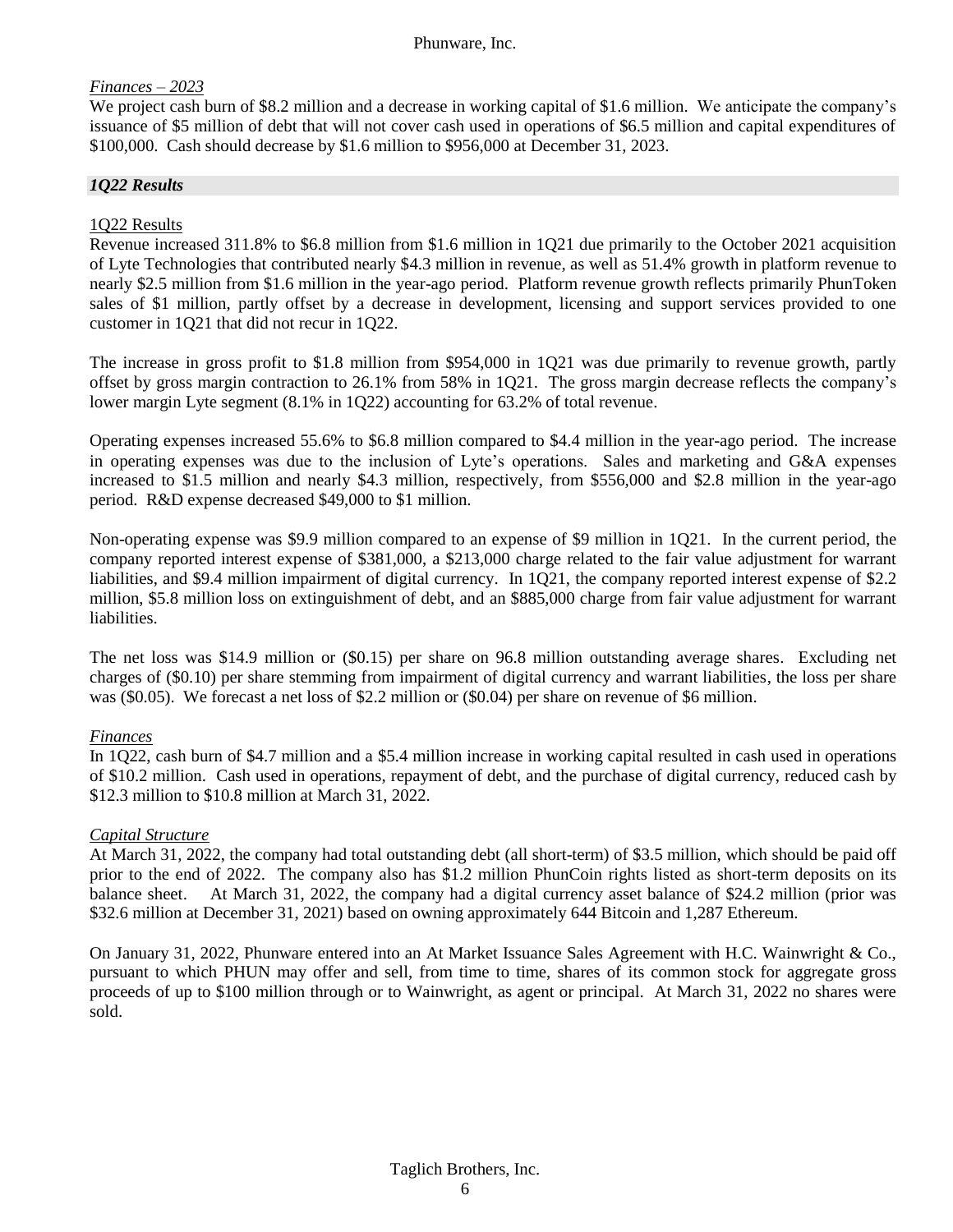# *Mobile Markets*

# *Mobile Applications Market*

In June 2021, eMarkter issued a report that indicated that in 2020 time spent on mobile reached 4 hours and 16 minutes, up 31 minutes per person in the US from 2019. All of the major app categories (audio, social, video, messaging, and gaming) increased with social leading the way with travel apps decreasing due to the COVID-19 pandemic. Forecasts indicate that overall mobile time spent and smartphone time spent to continue to add minutes at

a steady rate (approximately 2.3%) reaching 4 hours and 31 minutes by 2023. Growth should be supported by the arrival of 5G and the introduction of advanced mobile capabilities.

The chart on the right (source: Statista September 2021) shows that the Worldwide mobile apps market could reach \$613 billion in 2025, up from \$178 billion in 2017 for annualized growth of approximately 16.7%. Growth is driven by increased paid downloads and in-app advertising with the strongest growth segments likely to be mobile games and social networking.



# *Location-based Services*

In October 2021, Allied Market Research published a report projecting the global location-based services market to reach \$318.6 billion in 2030, up from \$36.2 billion in 2020 for annualized growth of 24.3%. Primary drivers are expected to be increased smartphone usage as the United Nations reported that approximately 41.5% of the total world population used a smartphone in 2019. As technology advances, industries seem to be willing to adopt new systems, primarily to improve their efficiency. Driving location-based services growth should be increased usage within the healthcare sector.

We anticipate location-based services are likely to expand into mobile and virtual healthcare, aid in government's smart cities technology initiatives, and mobile corporate campus technology infrastructure due primarily to the COVID-19 pandemic.

# *Healthcare*

In 2021, Mordor (a market intelligence and advisory firm) published a report indicating that the mHealth (mobile) Solutions Market could grow annually by 25% from 2021 to 2026, reaching \$226 billion. In 2020 the market generated revenues of nearly \$52 billion. The mHealth market should be driven by the increases in the adoption of smartphones, penetration of 3G/4G networks, as well as the adoption of 5G technology, utilization of connected devices, and mHealth apps for the management of chronic diseases.

# *High-End PC Gaming Hardware Segment*

In September 2021, consulting firm IDC published a forecast indicating that for gaming PCs, which includes both desktop and notebook PCs, unit shipments are expected to reach 52.3 million in 2025 from 41.3 million in 2020. IDC anticipates this segment reaching in excess of \$60 billion in 2025, up from \$43 billion in 2020 for an annual grow of 7.4%.

In July 2021, Jon Peddie Research published a report projecting the high performance personal computer market reaching \$45 billion in 2024, up from \$32 billion in 2020 for estimated annual growth of 20.4%.

# *Competitive Landscape*

The mobile applications technology and solutions market is highly competitive and fragmented. The introduction of new technologies and the potential entry of new competitors into the market would result in increased competition.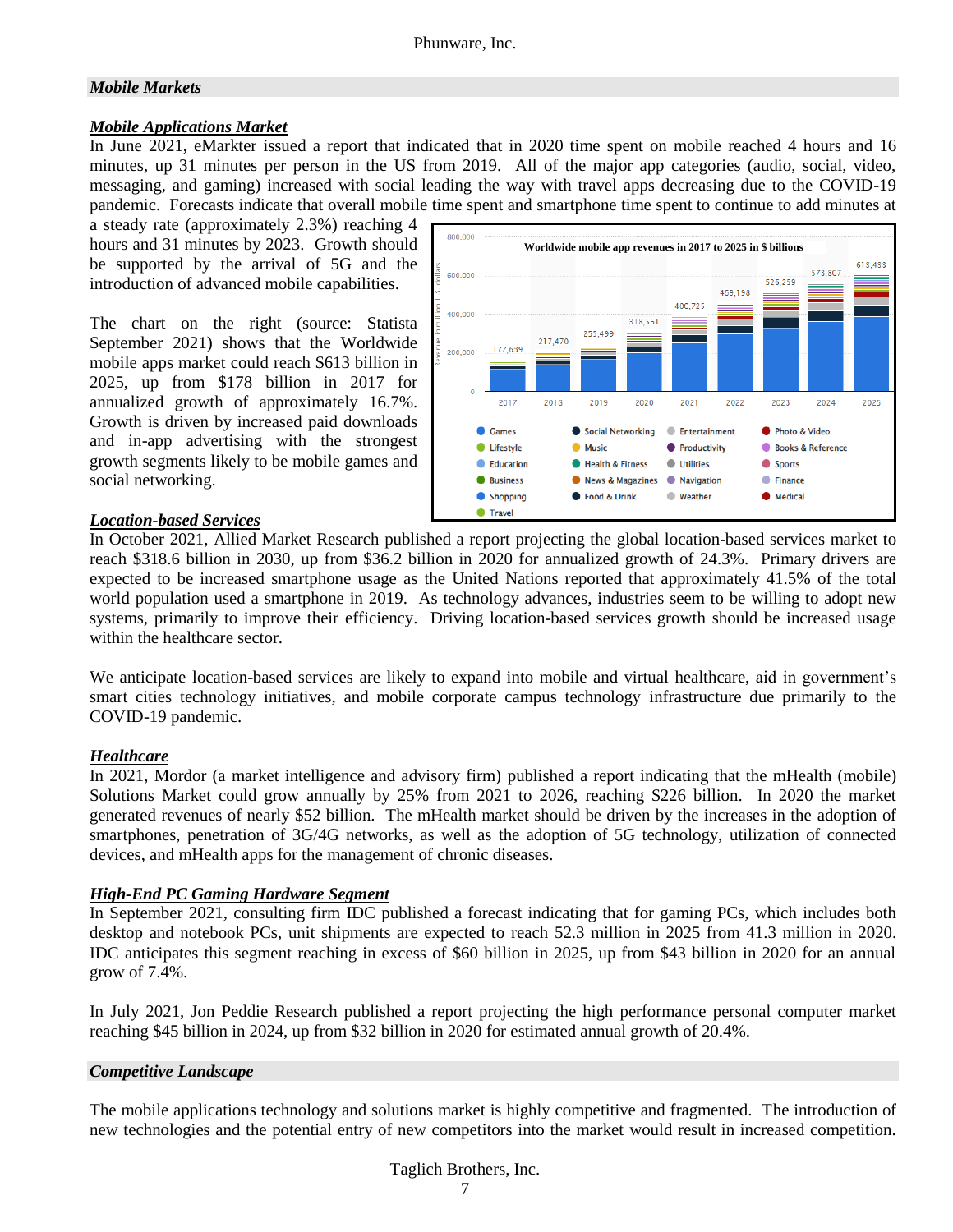PHUN competes primarily with companies offering cloud-based software solutions for location-based services, mobile marketing automation, content management, analytics and audience monetization, as well as data and advocacy solution offerings for audience building and engagement used for political or other types of rallies. Also, competition includes in-house mobile teams and products developed by software providers that allow customers to build and scale new mobile applications. Primary publicly trading competitors include Adobe and Oracle, along with private companies such as Urban Airship, Chaotic Moon, and Adroll.

Phunware's competitors are likely to have the ability to devote greater resources to the development, promotion and sale of their products and services. To be competitive in the mobile applications technology market, a company needs to have established marketing relationships, access to large customer bases, and major distribution agreements with consultants, system integrators and resellers. The major competitive factors in this market include product features and functionality, location accuracy, customer satisfaction, deployment options and hardware flexibility, functionality, implementation services and customer support, as well as total cost of ownership.

#### *Risks*

In our view, these are the principal risks underlying the stock.

#### Operating Losses

Phunware Inc. has yet to generate an operating profit. At March 31, 2022, the company's accumulated deficit was approximately \$214.2 million, up from \$102 million in 2017. Losses are likely to continue but diminish through our forecast period. The lack of operating profits could result in the company's inability to execute its growth strategy and diminish its operations. However, common stock offerings in 2021 provided proceeds of approximately \$93.5 million that should allow for the company to execute its growth strategy during our forecast period.

# Digital Assets

As of March 31, 2022, there was no clearing house for the company's digital assets, including its bitcoin holdings, nor is there a central or major depository for the custody of those digital assets. There is a risk that some or all of the company's digital asset holdings could be lost or stolen since there can be no assurance that the custodians will maintain adequate insurance or that such coverage will cover losses. Stolen or incorrectly transferred digital assets may be irretrievable. As a result, any incorrectly executed transactions could adversely the company's financial condition. The aggregate cost basis of the company's digital asset holdings was nearly \$43 million at March 31, 2022 compared to \$24.2 million recorded on its balance sheet for a paper loss of \$18.8 million.

# COVID-19 Global Pandemic

A potential disruption of US economic conditions lies in the global spread of COVID-19 that is likely to cause supply chain and demand issues which could adversely impact corporate operating results.

#### Legal Proceedings

On December 17, 2019, certain stockholders filed a lawsuit against Phunware. The plaintiffs invested in various early rounds of financing while the company was private and claim Phunware should not have subjected their shares to a 180-day lock up period. On June 23, 2021, PHUN filed a motion to dismiss the petition based on the mandatory forum-selection clause in Phunware's Articles of Incorporation.

On March 30, 2021, PHUN filed an action (a single cause of action for negligence) against its former counsel Wilson Sonsini Goodrich & Rosati, PC. PHUN is seeking compensatory and consequential damages, attorney's fees and costs, interest and other relief the court deems just and proper. Both cases are in the early stages of litigation and the outcomes are uncertain.

In April 2020, Sha-Poppin Gourmet Popcorn, individually and on behalf of a class of similarly situated parties, filed a lawsuit against certain defendants, including PHUN. The Popcorn Company alleges PHUN was unjustly enriched by JPMorgan Chase for a loan made pursuant to the CARES Act. PHUN filed a motion to dismiss the single claim against it and disputes the court's jurisdiction and the basis of the claim. The company intends to defend the matter vigorously, but there can be no guarantees that a favorable resolution will be successful.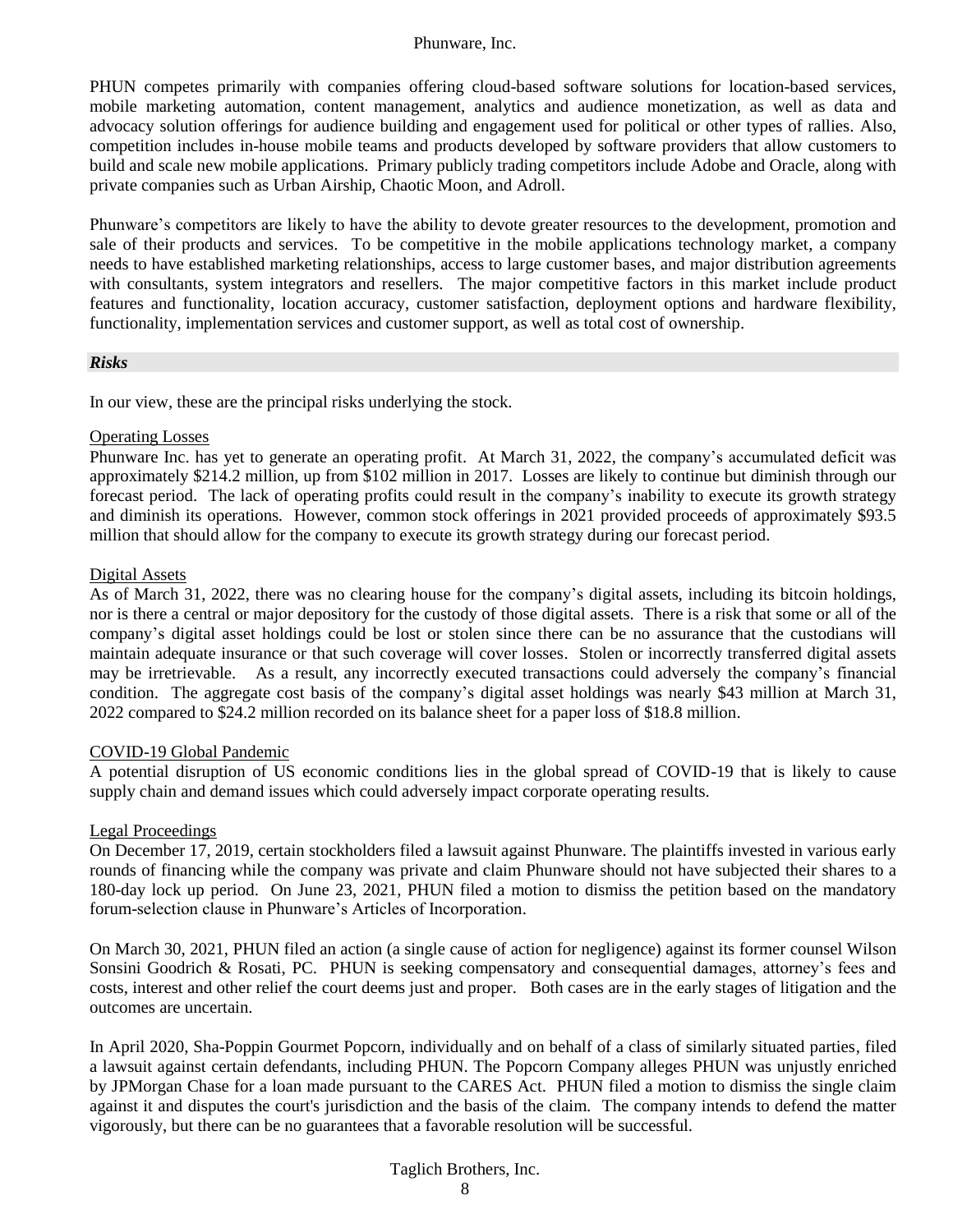#### Intellectual Property

The company protects its intellectual property through trade secrets law, patents, copyrights, trademarks and contracts, as well as the establishment of business procedures designed to maintain the confidentiality of proprietary information such as the use of its licenses with customers and use of confidentiality agreements and intellectual property assignment agreements with employees, consultants, business partners, etc.

In the US, PHUN has 18 patents issued and 4 non-provisional patent applications that expire between 2027 and 2036.

Third parties may infringe on or misappropriate IP rights, or otherwise independently develop substantially equivalent products and/or services. The loss of intellectual property protection or the inability to secure or enforce intellectual property protection could harm its business and/or ability to compete.

#### Cyber Security

PHUN operates large and complex technology networks and systems to process, transmit and securely store electronic information and to communicate among locations and customers that contain significant amounts of client data. Unauthorized third parties could attempt to gain entry to its computer systems for the purpose of stealing data or disrupting the systems. The company believes appropriate measures are in place to protect client data from intrusion, and will constantly work to improve and enhance its computer systems. However, if its systems prove not to be secure, the company could suffer significant harm since client contracts typically contain provisions that require their data to remain confidential.

# Shareholder Control

Executive officers and directors combined, own 4.2% of the outstanding voting stock (December 31, 2021). All of these owners could influence the outcome of matters requiring stockholder approval, which decisions may or may not be in the best interests of the other shareholders.

### Miscellaneous Risk

The company's financial results and equity values are subject to other risks and uncertainties, including competition, operations, financial markets, regulatory risk, and/or other events. These risks may cause actual results to differ from expected results.

# Trading Volume

Based on our calculations, the average daily-volume in 2020 was 3.4 million shares, which increased to 14.3 million in 2021. During the three months to May 20, 2022, volume decreased to 4.2 million. The company has a float of 94 million shares and shares outstanding of 97.8 million.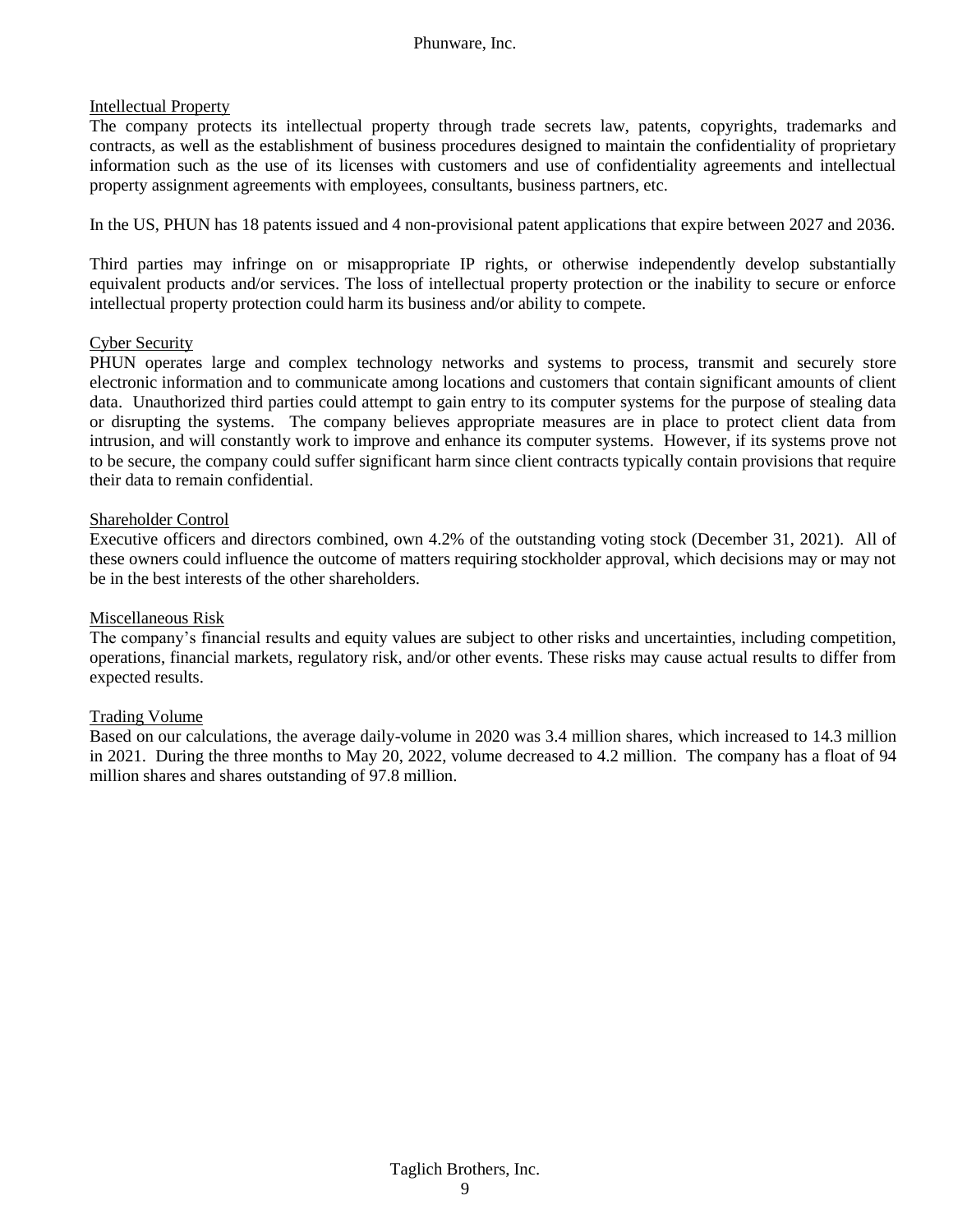# Phunware, Inc. Consolidated Balance Sheets FY2019 – FY2023E (in thousands)

|                                                                  | FY19A                    | FY20A          | <b>FY21A</b>             | 1Q22A        | <b>FY22E</b>  | <b>FY22E</b> |
|------------------------------------------------------------------|--------------------------|----------------|--------------------------|--------------|---------------|--------------|
| <b>ASSETS</b>                                                    |                          |                |                          |              |               |              |
| Current assets:                                                  |                          |                |                          |              |               |              |
| Cash                                                             | \$<br>276                | \$<br>3,940    | 23,137<br>\$             | 10,815<br>\$ | - \$<br>2,569 | \$<br>956    |
| Accounts receivable, net                                         | 1,671                    | 664            | 967                      | 1,219        | 1,250         | 1,380        |
| Inventory                                                        |                          |                | 2,636                    | 4,699        | 5,000         | 6,000        |
| Digital currencies                                               | $\overline{\phantom{a}}$ | $\overline{a}$ | 32,581                   | 24,244       | 24,244        | 22,678       |
| Prepaid expenses and other current assets                        | 368                      | 304            | 686                      | 1,294        | 1,000         | 1,159        |
| <b>Total current assets</b>                                      | 2,315                    | 4,908          | 60,007                   | 42,271       | 34,064        | 32,173       |
|                                                                  |                          |                |                          |              |               |              |
| Property and equipment, net                                      | 24                       | 13             |                          | 77           | 80            | 85           |
| Goodwill                                                         | 25,857                   | 25,900         | 33,260                   | 33,227       | 33,227        | 33,227       |
| Intangible assets, net                                           | 253                      | 111            | 3,213                    | 3,030        | 2,481         | 2,298        |
| Deferred tax asset - long term                                   | 241                      | 537            | 1,278                    | 1,278        | 1,278         | 1,278        |
| Restricted cash                                                  | 86                       | 91             | $\overline{a}$           |              |               |              |
| Right-of-use asset                                               | ÷,                       |                | 1,260                    | 1,186        | 1,186         | 1,186        |
| Other assets                                                     | 276                      | 276            | 276                      | 354          | 354           | 354          |
| <b>Total assets</b>                                              | \$<br>29,052             | 31,836<br>\$   | \$<br>99,294             | \$<br>81,423 | 72,670<br>\$  | 70,601<br>\$ |
|                                                                  |                          |                |                          |              |               |              |
| <b>LIABILITIES AND STOCKHOLDERS' EQUITY</b>                      |                          |                |                          |              |               |              |
| Current liabilities:                                             |                          |                |                          |              |               |              |
| Accounts payable                                                 | 10,159                   | 8,462          | 6,589                    | 6,809        | 8,292         | 9,032        |
| Accrued expenses                                                 | 4,035                    | 5,353          | 9,621                    | 7,114        | 9,501         | 9,936        |
| Accrued legal settlement                                         | ÷,                       | 3,000          | $\overline{a}$           |              |               |              |
| Lease liability                                                  | $\overline{\phantom{a}}$ | ÷,             | 399                      | 424          | 424           | 424          |
| Deferred revenue                                                 | 3,360                    | 2,397          | 3,973                    | 3,263        | 4,240         | 5,000        |
| PhunCoin deposits                                                | 1,202                    | 1,202          | 1,202                    | 1,203        | 1,203         | 1,203        |
| Factored receivables payable                                     | 1,077                    |                |                          |              |               |              |
| Current portion of long-term debt, net                           |                          | 4,435          | 4,904                    | 3,493        |               |              |
| Warrant liability                                                |                          | 1,614          | 3,605                    | 3,818        | 4,562         | 3,718        |
| <b>Total current liabilities</b>                                 | 19,833                   | 26,463         | 30,293                   | 26,124       | 28,222        | 29,313       |
|                                                                  |                          |                |                          |              |               |              |
| Debt                                                             | 910                      | 3,762          | $\overline{\phantom{a}}$ |              |               | 5,000        |
| Debt - related party                                             | 195                      | 195            |                          |              |               |              |
| Deferred tax liabilities                                         | 241                      | 537            | 1,278                    | 1,278        | 1,278         | 1,278        |
| Deferred revenue                                                 | 3,764                    | 2,678          | 1,299                    | 1,008        | 3,000         | 4,000        |
| Deferred rent                                                    | 83                       | 180            | ÷,                       |              |               |              |
| Lease liability                                                  |                          |                | 1,147                    | 1,023        | 1,023         | 1,023        |
| Redeemable convertible preferred stock, \$0.0001                 |                          |                |                          |              |               |              |
|                                                                  |                          |                |                          |              |               |              |
| Stockholders' equity:                                            |                          |                |                          |              |               |              |
| Common stock, \$.0001 par value; authorized 1,00,000,000 shares; | 4                        | 6              | 10                       | 10           | 10            | 10           |
| Additional paid-in capital                                       | 128,008                  | 144,156        | 264,944                  | 266,606      | 268,508       | 272,908      |
| Accumulated other comprehensive income                           | (382)                    | (338)          | (352)                    | (384)        | (384)         | (384)        |
| Retained earnings (accumulated deficit)                          | (123, 604)               | (145, 803)     | (199, 325)               | (214, 242)   | (228,987)     | (242, 547)   |
| Total stockholders' equity                                       | 4,026                    | (1,979)        | 65,277                   | 51,990       | 39,147        | 29,987       |
| Total liabilities and stockholders' equity                       | 29,052<br>\$             | 31,836<br>\$   | 99,294<br>\$             | \$<br>81,423 | 72,670        | 70,601<br>\$ |
| <b>SHARES OUT</b>                                                | 39,818                   | 56,380         | 96,752                   | 97,251       | 97,900        | 97,975       |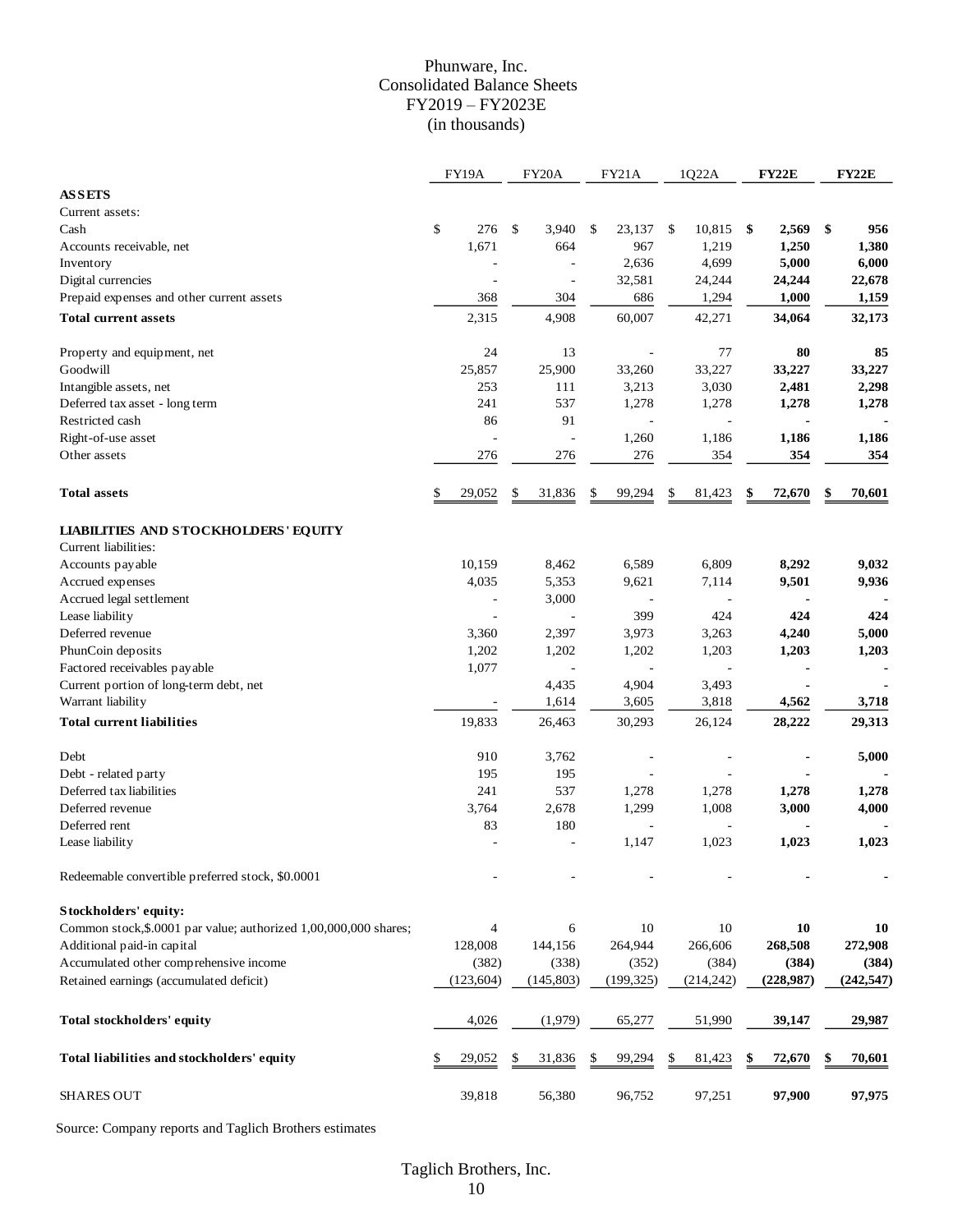# Phunware, Inc. Annual Income Statement FY2019 – FY2023E (in thousands)

|                                                         | FY19 A              | FY20 A         | FY21 A        | <b>FY22 E</b> | <b>FY23 E</b> |
|---------------------------------------------------------|---------------------|----------------|---------------|---------------|---------------|
| Net revenues                                            | \$<br>19,150        | \$<br>10,001   | \$<br>10,643  | \$<br>25,003  | \$<br>33,120  |
| Cost of sales                                           | 9,020               | 3,357          | 7,030         | 17,057        | 18,580        |
|                                                         |                     |                |               |               |               |
| <b>Gross Profit</b>                                     | 10,130              | 6,644          | 3,613         | 7,946         | 14,540        |
| <b>Operating Expenses:</b>                              |                     |                |               |               |               |
| Sales and marketing                                     | 2,706               | 1,653          | 3,022         | 6,025         | 6,250         |
| General and administrative                              | 15,403              | 15,361         | 13,256        | 17,265        | 17,850        |
| Research and development                                | 4,333               | 2,628          | 4,179         | 4,003         | 3,200         |
| Legal settlement                                        |                     | 4,500          |               |               |               |
| <b>Total Operating Expenses</b>                         | 22,442              | 24,142         | 20,457        | 27,293        | 27,300        |
| <b>Operating Income (loss)</b>                          | (12, 312)           | (17, 498)      | (16, 844)     | (19, 347)     | (12,760)      |
| Interest (expense) income                               | (581)               | (3, 413)       | (4, 481)      | (801)         | (800)         |
| Gain (loss) on extinguishment of debt (PPP forgiveness) |                     | (2,158)        | (5,102)       |               |               |
| Fair value adjustment for warrant liabilities           |                     | 872            | (18, 139)     | (213)         |               |
| Impairment of digital currencies                        |                     |                | (9, 383)      | (9, 353)      |               |
| Other income (expense)                                  | 27                  |                | $\mathbf{1}$  | 52            |               |
| Total Other Income (expense)                            | (554)               | (4,699)        | (37, 104)     | (10, 315)     | (800)         |
| Pre-Tax Income (loss)                                   | (12, 866)           | (22, 197)      | (53, 948)     | (29, 662)     | (13,560)      |
| Income Tax Expense (Benefit)                            | 5                   | $\overline{c}$ | (426)         |               |               |
| Net income (loss)                                       | (12, 871)           | (22, 199)      | (53, 522)     | (29, 662)     | (13, 560)     |
| Earning (loss) per share                                | \$<br>(0.35)        | \$<br>(0.50)   | \$<br>(0.71)  | \$<br>(0.30)  | \$<br>(0.14)  |
| Avg Shares Outstanding                                  | 36,879              | 44,269         | 75,447        | 97,599        | 97,868        |
| Adjusted EBITDA                                         | \$<br>$(10,201)$ \$ | $(8,353)$ \$   | $(11,662)$ \$ | $(15,545)$ \$ | (8,360)       |
| Margin Analysis                                         |                     |                |               |               |               |
| Gross margin                                            | 52.9%               | 66.4%          | 33.9%         | 31.8%         | 43.9%         |
| Sales and marketing                                     | 14.1%               | 16.5%          | 28.4%         | 24.1%         | 18.9%         |
| General and administrative                              | 80.4%               | 153.6%         | 124.6%        | 69.1%         | 53.9%         |
| Research and development                                | 22.6%               | 26.3%          | 39.3%         | 16.0%         | 9.7%          |
| Operating margin                                        | $(64.3\%)$          | $(175.0\%)$    | (158.3%)      | $(77.4\%)$    | (38.5%)       |
| Pre-tax margin                                          | $(67.2\%)$          | (221.9%)       | $(506.9\%)$   | $(118.6\%)$   | $(40.9\%)$    |
| Tax rate                                                | $(0.0\%)$           | $(0.0\%)$      | 0.8%          | $0.0\%$       | $0.0\%$       |
| YEAR / YEAR GROWTH                                      |                     |                |               |               |               |
| <b>Total Revenues</b>                                   | (61.3%)             | $(47.8\%)$     | 6.4%          | 134.9%        | 32.5%         |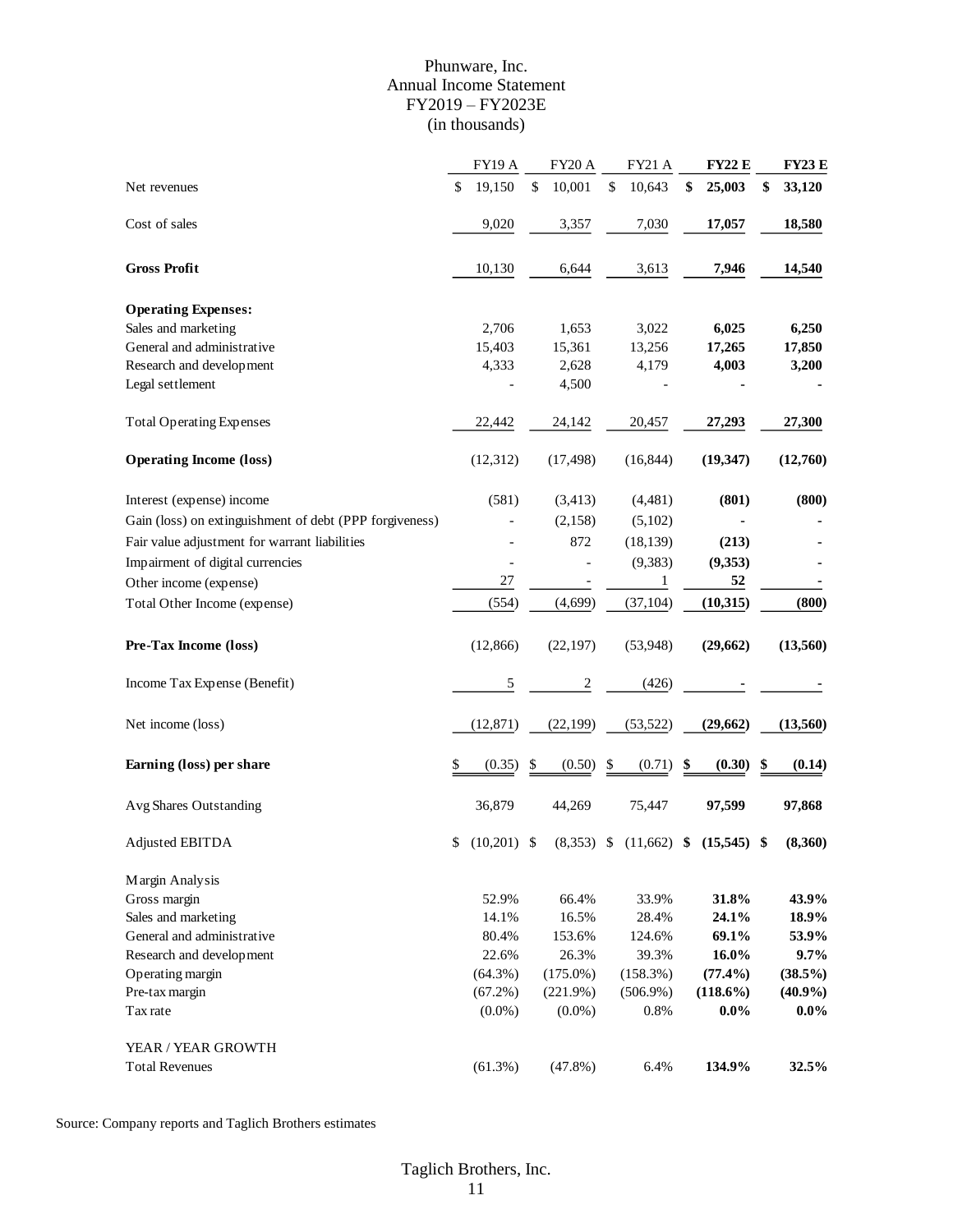# Phunware, Inc. Income Statement Model Quarters FY2021A – 2023E (in thousands)

|                                                         | Q1 21 A                  | Q2 21 A              | Q3 21 A                  | Q4 21 A                       | <b>FY21 A</b>            | Q1 22 A              | Q2 22 E                  | Q3 22 E                  | Q4 22 E                   | <b>FY22 E</b>            | Q1 23 E                     | Q2 23 E                  | Q3 23 E                       | Q4 23 E                  | <b>FY23E</b>             |
|---------------------------------------------------------|--------------------------|----------------------|--------------------------|-------------------------------|--------------------------|----------------------|--------------------------|--------------------------|---------------------------|--------------------------|-----------------------------|--------------------------|-------------------------------|--------------------------|--------------------------|
| Net revenues                                            | $\mathbf{s}$<br>1,646    | $\mathbf S$<br>1.436 | $\mathbf{s}$<br>2.160    | $\mathbf{s}$<br>5.401         | <sup>\$</sup><br>10.643  | $\mathbf S$<br>6,778 | <sup>\$</sup><br>5,375   | - \$<br>5,850            | $\mathbf{s}$<br>7,000     | \$<br>25,003             | $\mathbf{\hat{s}}$<br>8.445 | <sup>\$</sup><br>7,800   | $\mathcal{S}$<br>8.025        | $\mathbf{s}$<br>8.850    | 33,120<br>\$             |
| Cost of sales                                           | 692                      | 1,124                | 1,026                    | 4,188                         | 7,030                    | 5,007                | 3,750                    | 3,850                    | 4,450                     | 17,057                   | 5,260                       | 4,330                    | 4,380                         | 4,610                    | 18,580                   |
| <b>Gross Profit</b>                                     | 954                      | 312                  | 1,134                    | 1,213                         | 3,613                    | 1,771                | 1,625                    | 2,000                    | 2,550                     | 7,946                    | 3,185                       | 3,470                    | 3,645                         | 4,240                    | 14,540                   |
| <b>Operating Expenses:</b>                              |                          |                      |                          |                               |                          |                      |                          |                          |                           |                          |                             |                          |                               |                          |                          |
| Sales and marketing                                     | 556                      | 639                  | 715                      | 1,112                         | 3,022                    | 1,485                | 1,500                    | 1,515                    | 1,525                     | 6,025                    | 1,535                       | 1,550                    | 1,565                         | 1,600                    | 6,250                    |
| General and administrative                              | 2,758                    | 3,021                | 3,296                    | 4,181                         | 13,256                   | 4,305                | 4,225                    | 4,235                    | 4,500                     | 17,265                   | 4,550                       | 4,300                    | 4,400                         | 4,600                    | 17,850                   |
| Research and development                                | 1,052                    | 846                  | 1,160                    | 1,121<br>$\overline{a}$       | 4,179                    | 1,003                | 1,000                    | 1,000                    | 1,000                     | 4,003                    | 800                         | 800                      | 800                           | 800                      | 3,200                    |
| Legal settlement                                        | $\overline{\phantom{a}}$ |                      | ÷                        |                               | $\overline{\phantom{a}}$ | ÷                    | $\overline{\phantom{a}}$ | $\overline{\phantom{a}}$ |                           | $\overline{\phantom{a}}$ | $\overline{\phantom{a}}$    | $\overline{\phantom{a}}$ | $\overline{\phantom{a}}$      | $\overline{\phantom{a}}$ | $\overline{\phantom{a}}$ |
| <b>Total Operating Expenses</b>                         | 4,366                    | 4,506                | 5,171                    | 6,414                         | 20,457                   | 6,793                | 6,725                    | 6,750                    | 7,025                     | 27,293                   | 6,885                       | 6,650                    | 6,765                         | 7,000                    | 27,300                   |
| <b>Operating Income (loss)</b>                          | (3, 412)                 | (4, 194)             | (4,037)                  | (5,201)                       | (16, 844)                | (5,022)              | (5,100)                  | (4,750)                  | (4, 475)                  | (19, 347)                | (3,700)                     | (3,180)                  | (3,120)                       | (2,760)                  | (12,760)                 |
| Interest (expense) income                               | (2,219)                  | (1, 845)             | $\overline{7}$           | (424)                         | (4,481)                  | (381)                | (150)                    | (150)                    | (120)                     | (801)                    | (200)                       | (200)                    | (200)                         | (200)                    | (800)                    |
| Gain (loss) on extinguishment of debt (PPP forgiveness) | (5,768)                  | (2,184)              | 2,850                    | $\overline{\phantom{a}}$      | (5,102)                  | $\sim$               |                          |                          |                           | $\overline{\phantom{a}}$ |                             |                          |                               | $\sim$                   |                          |
| Fair value adjustment for warrant liabilities           | (885)                    | 663                  | 1,501                    | (19, 418)                     | (18, 139)                | (213)                |                          |                          |                           | (213)                    |                             |                          |                               |                          |                          |
| Impairment of digital currencies                        | $\overline{a}$           | (776)                | $\overline{\phantom{a}}$ | (8,607)                       | (9, 383)                 | (9, 353)             |                          |                          |                           | (9, 353)                 |                             |                          |                               |                          |                          |
| Other income (expense)                                  | (79)                     | 43                   | 51                       | (14)                          |                          | 52                   |                          |                          |                           | 52                       |                             |                          |                               |                          |                          |
| Total Other Income (expense)                            | (8,951)                  | (4,099)              | 4,409                    | (28, 463)                     | (37, 104)                | (9, 895)             | (150)                    | (150)                    | (120)                     | (10, 315)                | (200)                       | (200)                    | (200)                         | (200)                    | (800)                    |
| Pre-Tax Income (loss)                                   | (12, 363)                | (8,293)              | 372                      | (33, 664)                     | (53,948)                 | (14, 917)            | (5,250)                  | (4,900)                  | (4,595)                   | (29,662)                 | (3,900)                     | (3,380)                  | (3,320)                       | (2,960)                  | (13,560)                 |
| Income Tax Expense (Benefit)                            |                          |                      |                          |                               | (426)                    |                      |                          |                          |                           |                          |                             |                          |                               |                          |                          |
| Net income (loss)                                       | (12, 363)                | (8,293)              | 372                      | (33, 664)                     | (53, 522)                | (14, 917)            | (5,250)                  | (4,900)                  | (4,595)                   | (29, 662)                | (3,900)                     | (3,380)                  | (3,320)                       | (2,960)                  | (13,560)                 |
| Earning (loss) per share                                | (0.19)                   | (0.12)<br>£.         | 0.01                     | (0.37)                        | (0.71)<br><b>S</b>       | (0.15)<br>-S         | (0.05)<br>-S             | (0.05)<br>- \$           | (0.05)<br>-S              | (0.30)<br>\$             | (0.04)<br>£.                | (0.03)<br>- \$           | (0.03)                        | (0.03)<br>-\$            | (0.14)<br>\$             |
| Avg Shares Outstanding                                  | 64,587                   | 71,620               | 74,347                   | 91,235                        | 75,447                   | 96,844               | 97,845                   | 97,850                   | 97,855                    | 97,599                   | 97,860                      | 97,865                   | 97,870                        | 97,875                   | 97,868                   |
| <b>Adjusted EBITDA</b>                                  | \$ (2,403) \$            | (2,743)              | (2, 474)<br>-S           | $(4,042)$ \$<br><sup>\$</sup> | (11,662)                 | (4,220)<br>-S        | (4,100)<br>- \$          | -S<br>(3,750)            | (3, 475)<br><sup>\$</sup> | $(15,545)$ \$<br>-\$     | (2,600)                     | (2,080)<br>-S            | $(2,020)$ \$<br><sup>\$</sup> | (1,660)                  | (8,360)<br>\$            |
| Margin Analysis                                         |                          |                      |                          |                               |                          |                      |                          |                          |                           |                          |                             |                          |                               |                          |                          |
| Gross margin                                            | 58.0%                    | 21.7%                | 52.5%                    | 22.5%                         | 33.9%                    | 26.1%                | 30.2%                    | 34.2%                    | 36.4%                     | 31.8%                    | 37.7%                       | 44.5%                    | 45.4%                         | 47.9%                    | 43.9%                    |
| Sales and marketing                                     | 33.8%                    | 44.5%                | 33.1%                    | 20.6%                         | 28.4%                    | 21.9%                | 27.9%                    | 25.9%                    | 21.8%                     | 24.1%                    | 18.2%                       | 19.9%                    | 19.5%                         | 18.1%                    | 18.9%                    |
| General and administrative                              | 167.6%                   | 210.4%               | 152.6%                   | 77.4%                         | 124.6%                   | 63.5%                | 78.6%                    | 72.4%                    | 64.3%                     | 69.1%                    | 53.9%                       | 55.1%                    | 54.8%                         | 52.0%                    | 53.9%                    |
| Research and development                                | 63.9%                    | 58.9%                | 53.7%                    | 20.8%                         | 39.3%                    | 14.8%                | 18.6%                    | 17.1%                    | 14.3%                     | 16.0%                    | 9.5%                        | 10.3%                    | 10.0%                         | 9.0%                     | 9.7%                     |
| Operating margin                                        | (207.3%)                 | $(292.1\%)$          | (186.9%)                 | $(96.3\%)$                    | $(158.3\%)$              | $(74.1\%)$           | $(94.9\%)$               | $(81.2\%)$               | $(63.9\%)$                | (77.4%)                  | $(43.8\%)$                  | $(40.8\%)$               | $(38.9\%)$                    | $(31.2\%)$               | (38.5%)                  |
| Pre-tax margin                                          | $(751.1\%)$              | (577.5%)             | 17.2%                    | (623.3%)                      | $(506.9\%)$              | $(220.1\%)$          | (97.7%)                  | $(83.8\%)$               | $(65.6\%)$                | $(118.6\%)$              | $(46.2\%)$                  | (43.3%)                  | (41.4%)                       | (33.4%)                  | (40.9%                   |
| Tax rate                                                | 0.0%                     | 0.0%                 | 0.0%                     | 0.0%                          | 0.8%                     | 0.0%                 | 0.0%                     | 0.0%                     | 0.0%                      | $0.0\%$                  | 0.0%                        | 0.0%                     | 0.0%                          | 0.0%                     | $0.0\%$                  |
| YEAR / YEAR GROWTH                                      |                          |                      |                          |                               |                          |                      |                          |                          |                           |                          |                             |                          |                               |                          |                          |
| <b>Total Revenues</b>                                   | (37.7%)                  | $(35.1\%)$           | $(31.0\%)$               | 167.6%                        | 6.4%                     | 311.8%               | 274.3%                   | 170.8%                   | 29.6%                     | 134.9%                   | 24.6%                       | 45.1%                    | 37.2%                         | 26.4%                    | 32.5%                    |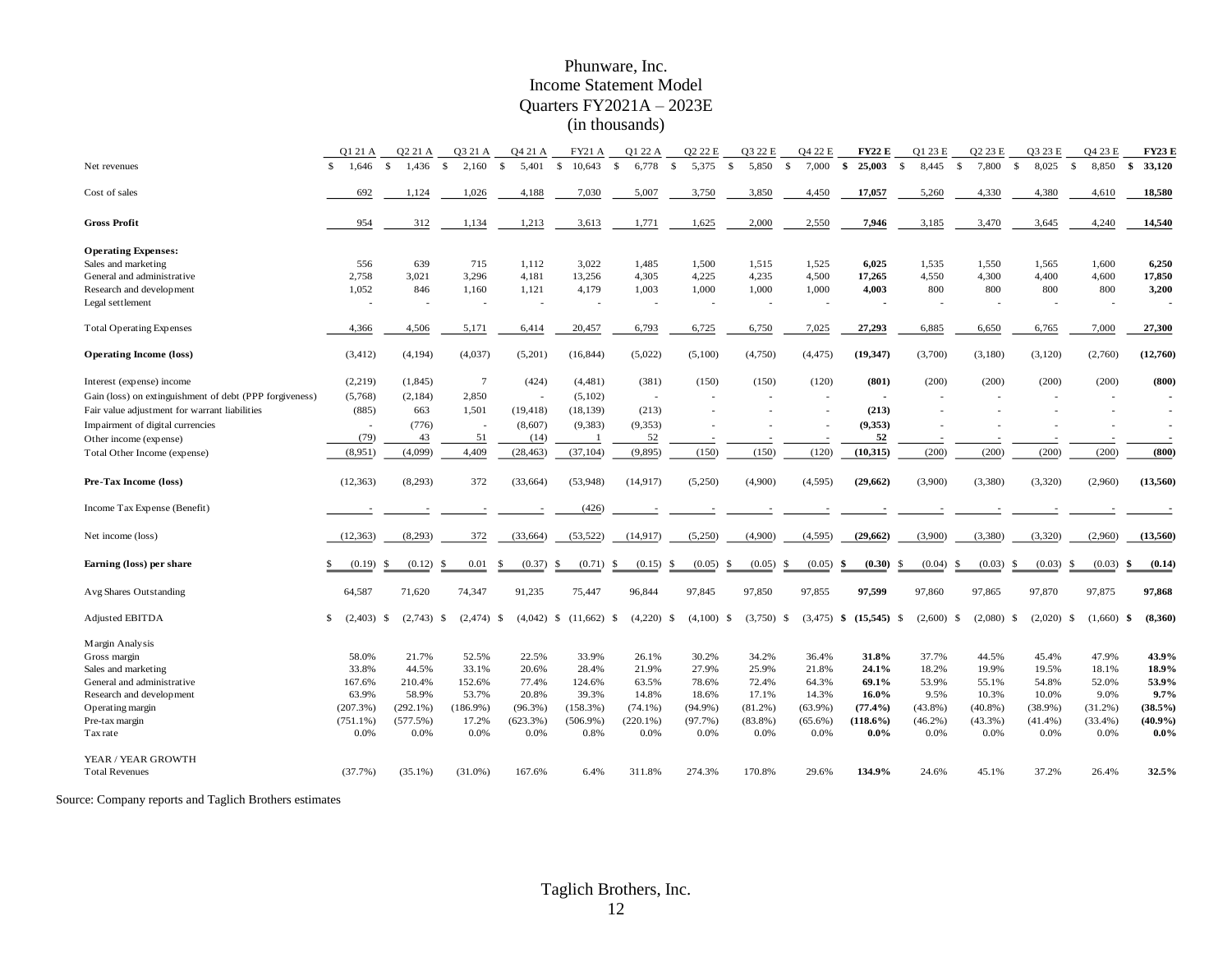# Phunware, Inc. Cash Flow Statement FY2019 – FY2023E (in thousands)

|                                                                                                  | <b>FY2019A</b>  | <b>FY2020A</b>           | FY2021A         | 1022A                    | <b>FY2022E</b> | <b>FY2023E</b> |
|--------------------------------------------------------------------------------------------------|-----------------|--------------------------|-----------------|--------------------------|----------------|----------------|
| Cash Flows from Operating Activities                                                             |                 |                          |                 |                          |                |                |
| Net Income (loss)                                                                                | \$<br>(12, 871) | (22, 199)<br>\$          | (53, 522)<br>\$ | (14,917)<br>\$           | (29,662)<br>\$ | (13,560)<br>\$ |
| Depreciation and amortization                                                                    | 59              | 11                       |                 |                          | 750            | 1,000          |
| Loss on sale of digital currencies                                                               | 4               | $\overline{a}$           | 9,383           | 9,353                    | 9,353          |                |
| Bad debt expense (recovery)                                                                      | 114             | 205                      |                 |                          |                |                |
| Amortization of intangibles and right-of-use asset                                               | 268             | 142                      | ٠               | $\overline{\phantom{a}}$ |                |                |
| Amortization of debt discount and deferred financing costs                                       |                 | 2,185                    | 2,942           | 155                      | 575            |                |
| Loss on extinguishment of debt                                                                   |                 | 2,158                    | 7,952           |                          |                |                |
| Gain on forgiveness of PPP Loan                                                                  |                 | $\overline{a}$           | (2,850)         |                          |                |                |
| Non-cash interest expense                                                                        |                 | 55                       | ÷,              | $\overline{\phantom{a}}$ |                |                |
| Change in fair value of warrants                                                                 |                 | (872)                    | 18,139          | 213                      | 213            |                |
| Settlement of accounts payable                                                                   |                 | (453)                    |                 | $\overline{a}$           |                |                |
| Stock-based compensation                                                                         | 1,784           | 4,492                    | 4,941           | 564                      | 3,564          | 4,400          |
| Defered income taxes and other adjustments                                                       |                 |                          | (478)           | (97)                     | (97)           |                |
| Cash earnings (burn)                                                                             | (10,642)        | (14,276)                 | (13, 493)       | (4, 729)                 | (15, 304)      | (8,160)        |
| Changes In:                                                                                      |                 |                          |                 |                          |                |                |
| Accounts receivable                                                                              | 1,817           | 796                      | (16)            | (248)                    | (283)          | (130)          |
| Inventory                                                                                        |                 |                          | (949)           | (2,063)                  | (2,364)        | (1,000)        |
| Prepaid expenses and other assets                                                                | 184             | 65                       | (383)           | (687)                    | (314)          | (159)          |
| Accounts payable                                                                                 | 740             | 427                      | (1, 568)        | 219                      | 1,703          | 740            |
| Accrued expenses                                                                                 | 1,133           | 1,064                    | (1, 131)        | (1,489)                  | (120)          | 435            |
| Accrued legal settlement                                                                         |                 | 3,000                    | (3,000)         | $\overline{\phantom{a}}$ |                |                |
| Lease liability                                                                                  |                 |                          | (802)           | (173)                    | (173)          |                |
| Deferred revenue                                                                                 | 581             | (2,049)                  | (1,172)         | (1,001)                  | 1,968          | 1,760          |
|                                                                                                  |                 |                          |                 |                          |                |                |
| (Increase)/decrease in Working Capital                                                           | 4,455           | 3,303                    | (9,021)         | (5, 442)                 | 416            | 1,646          |
| Net cash provided (used in) Operations                                                           | (6,187)         | (10, 973)                | (22, 514)       | (10, 171)                | (14, 888)      | (6, 514)       |
| Cash Flows from Investing Activities                                                             |                 |                          |                 |                          |                |                |
| Proceeds received from sale of digital currencies                                                | 88              |                          |                 |                          |                |                |
| Purchase of digital currencies                                                                   |                 |                          | (41, 284)       | (489)                    | (489)          |                |
| Acquistitions, net of cash acquired                                                              | $\overline{a}$  | ÷,                       | (5,101)         |                          |                |                |
| Capital expenditures                                                                             | (18)            |                          |                 | (80)                     | (320)          | (100)          |
| Cash flow provided (used in) Investing Activities                                                | 70              | $\overline{\phantom{m}}$ | (46, 385)       | (569)                    | (809)          | (100)          |
| Cash Flows from Financing Activities                                                             |                 |                          |                 |                          |                |                |
| Net proceeds (payment) from factoring agreement                                                  | (1, 357)        | (1,077)                  |                 |                          |                |                |
| Proceeds (payment) on debt net                                                                   | 1,105           | 14,815                   | 14,711          |                          |                | 5,000          |
| Bridge loans - related parties                                                                   |                 | 560                      |                 |                          |                |                |
| Payments on senior convertible note                                                              |                 | (8, 418)                 | (26, 243)       | (1, 566)                 | (4,904)        |                |
| Payments on related party notes                                                                  | $\overline{a}$  | (560)                    |                 |                          |                |                |
| Proceeds from PhunCoin deposits                                                                  | 212             | $\overline{\phantom{a}}$ |                 |                          |                |                |
| Proceeds from common stock, net of issuance costs                                                |                 | 9,177                    | 94,737          |                          |                |                |
|                                                                                                  |                 |                          |                 |                          |                |                |
| Proceeds from common stock subscriptions, net of issuance costs<br>Proceeds from warant exercise |                 | $\overline{a}$           | 4,635           |                          |                |                |
|                                                                                                  | 6,092           |                          |                 |                          |                |                |
| Proceeds from exercise of options to purchase common stock                                       | 287             | 99                       | 179             | 16                       | 65             |                |
| Issuances of and redemptions/dividend payments Series A preferred stock                          | (6,240)         |                          |                 |                          |                |                |
| Net cash provided (used) by Financing                                                            | 99              | 14,596                   | 88,019          | (1, 550)                 | (4, 839)       | 5,000          |
| <b>Effect of exchange rates</b>                                                                  | 36              | 46                       | (14)            | (32)                     | (32)           |                |
| Net change in Cash and restricted cash                                                           | (5,982)         | 3,669                    | 19,106          | (12, 322)                | (20, 568)      | (1,614)        |
| Cash and restricted cash Beginning of Period                                                     | 6,344           | 362                      | 4,031           | 23,137                   | 23,137         | 2,569          |
| Cash (and restricted) End of Period                                                              | 362             | 4,031                    | 23,137          | 10,815<br>\$             | 2,569          | 956            |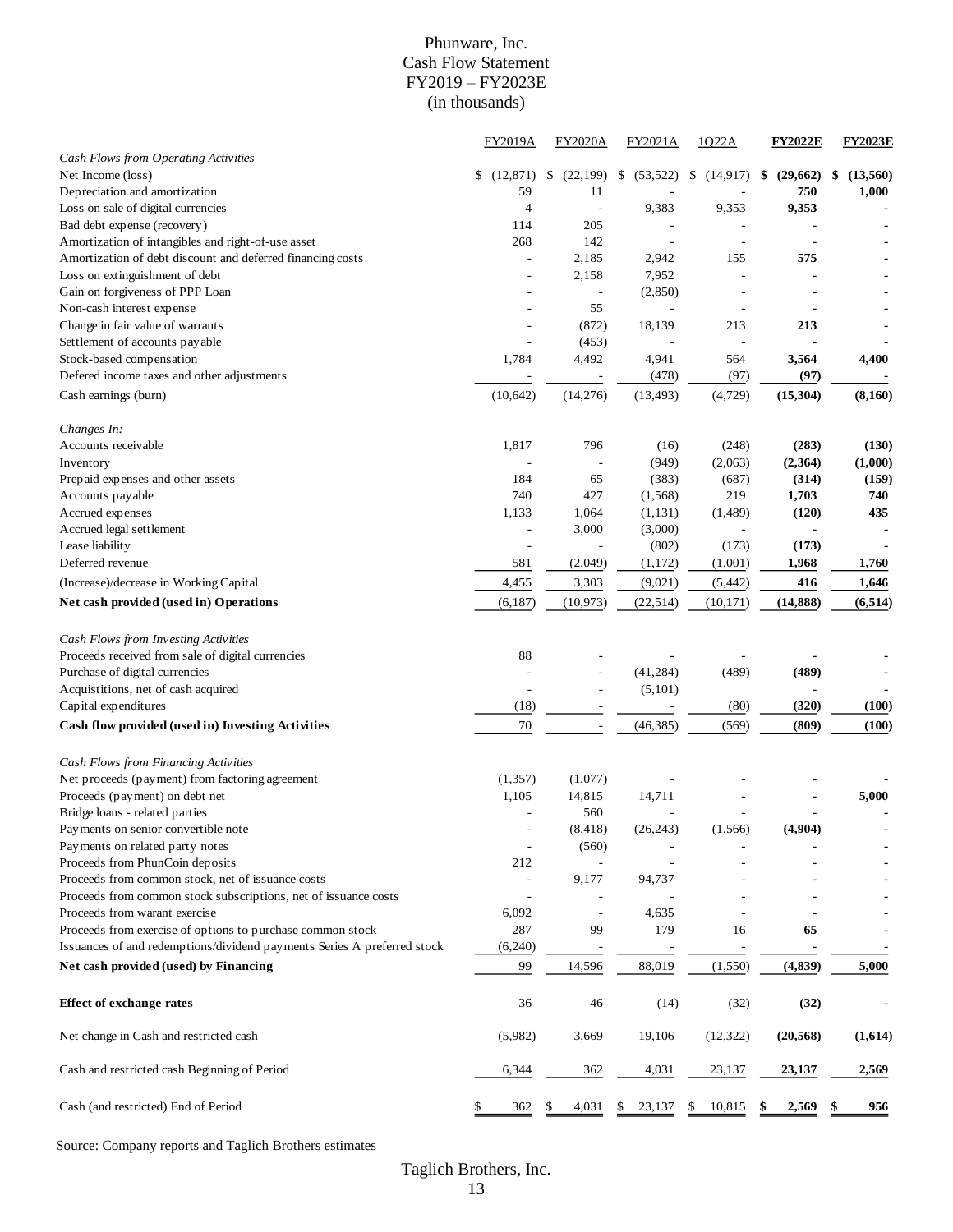# **Price Chart**



# **Taglich Brothers Current Ratings Distribution**



| 56 % Buy | 44 % Hold

| <b>Investment Banking Services for Companies Covered in the Past 12 Months</b> |   |    |  |  |  |  |  |
|--------------------------------------------------------------------------------|---|----|--|--|--|--|--|
|                                                                                |   |    |  |  |  |  |  |
|                                                                                |   |    |  |  |  |  |  |
| Rating                                                                         | # | %  |  |  |  |  |  |
| Buy                                                                            | 5 | 25 |  |  |  |  |  |
| Hold                                                                           |   |    |  |  |  |  |  |
| Sell                                                                           |   |    |  |  |  |  |  |
| <b>Not Rated</b>                                                               |   |    |  |  |  |  |  |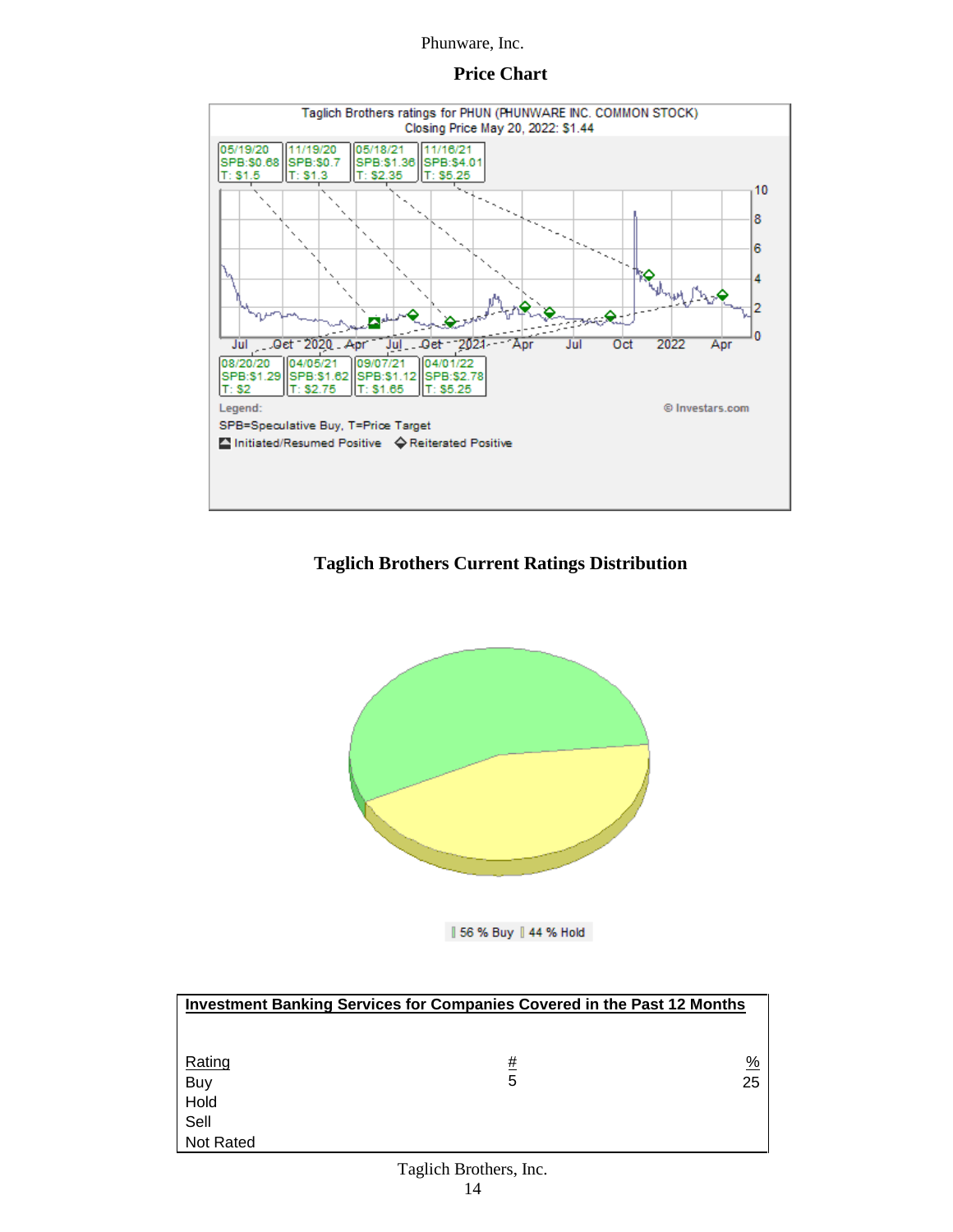# **Important Disclosures**

As of the date of this report, we, our affiliates, any officer, director or stockholder, or any member of their families do not have a position in the stock of the company mentioned in this report. Taglich Brothers, Inc. does not currently have an Investment Banking relationship with the company mentioned in this report and was not a manager or co-manager of any offering for the company with in the last three years.

All research issued by Taglich Brothers, Inc. is based on public information. In April 2020, the company paid Taglich Brothers a monetary fee of \$4,500 (USD) representing payment for the creation and dissemination of research reports for three months. In September 2020, the company began paying Taglich Brothers a monthly monetary fee of \$1,500 (USD) for the creation and dissemination of research reports.

# **General Disclosures**

The information and statistical data contained herein have been obtained from sources, which we believe to be reliable but in no way are warranted by us as to accuracy or completeness. We do not undertake to advise you as to changes in figures or our views. This is not a solicitation of any order to buy or sell. Taglich Brothers, Inc. is fully disclosed with its clearing firm, Axos Clearing, LLC, is not a market maker and does not sell to or buy from customers on a principal basis. The above statement is the opinion of Taglich Brothers, Inc. and is not a guarantee that the target price for the stock will be met or that predicted business results for the company will occur. There may be instances when fundamental, technical and quantitative opinions contained in this report are not in concert. We, our affiliates, any officer, director or stockholder or any member of their families may from time to time purchase or sell any of the above-mentioned or related securities. Analysts and members of the Research Department are prohibited from buying or selling securities issued by the companies that Taglich Brothers, Inc. has a research relationship with, except if ownership of such securities was prior to the start of such relationship, then an Analyst or member of the Research Department may sell such securities after obtaining expressed written permission from Compliance.

# **Analyst Certification**

**I, Howard Halpern, the research analyst of this report, hereby certify that the views expressed in this report accurately reflect my personal views about the subject securities and issuers; and that no part of my compensation was, is, or will be directly or indirectly related to the specific recommendations or views contained in this report.**

#### **Public Companies mentioned in this report:**

Adobe, Inc. (NASDAQ: ADBE) CISCO Systems, Inc. (NASDAQ: CSCO)